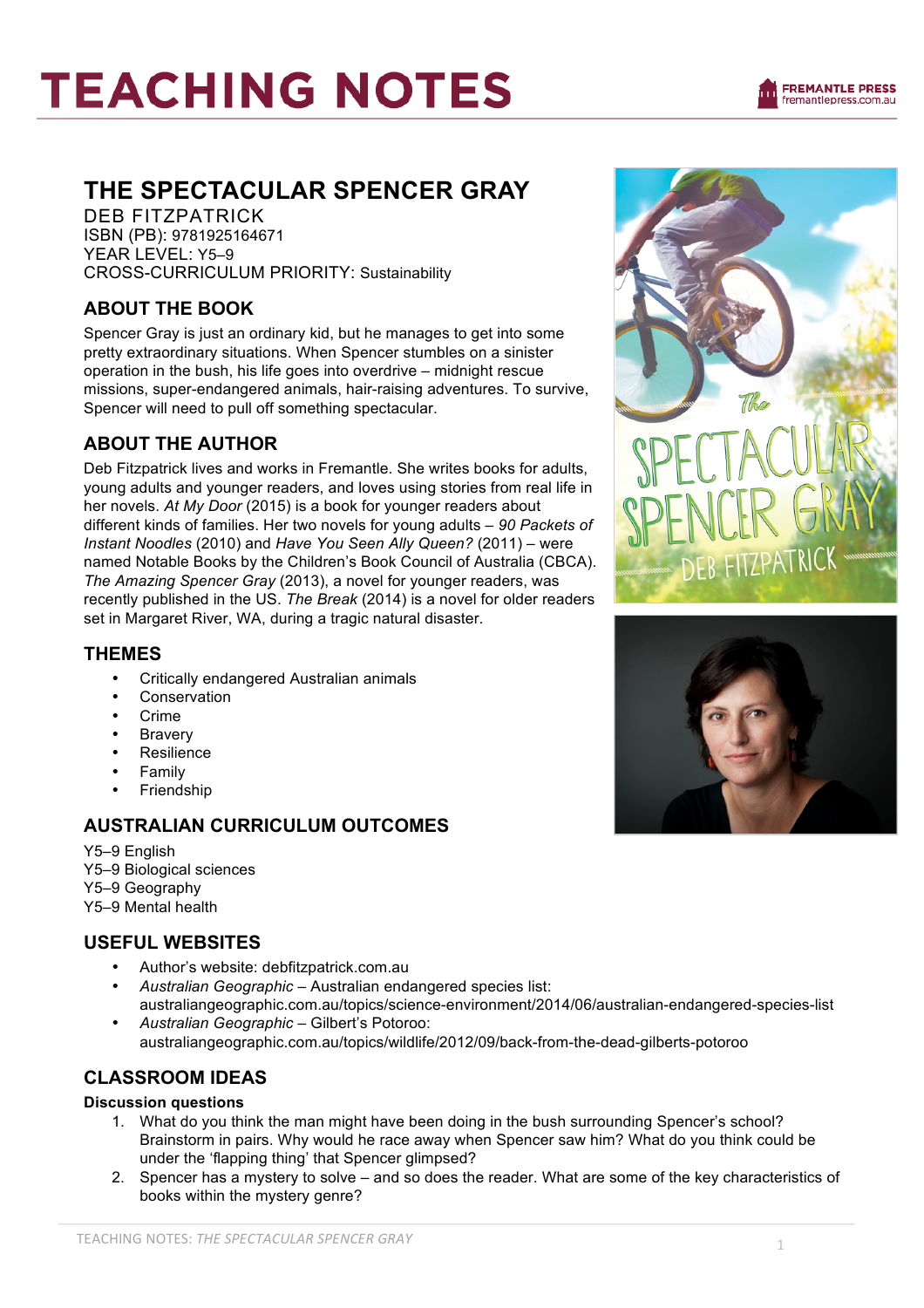## **TEACHING NOTES**

- 3. Create a table listing the literary conventions of mystery novels in one column, and in the adjacent column provide examples of the way author Deb Fitzpatrick has used each in her novel.
- 4. *'How hard must it be for people learning English from scratch? All those words that sound the same but mean completely different things —' / 'Like* bear*, the animal, and* bare*, in the nude,' Pips interrupted excitedly.* (p. 15) In groups of three, see how many homophones you can think of in just fifteen minutes – the group with the most wins.
- 5. How does the author create tension and suspense in the chapters where Spencer is kidnapped?
- 6. What strategies does Spencer use to remain calm? How does he problem-solve to get out of this terrible situation?
- 7. Have you ever been in a situation where you had to think fast to solve a problem? Write a recount of this event.
- 8. If you were Spencer, would you have gone back to investigate the bush behind the oval and Arrow Beach alone? What alternative choices could he have made? What does this decision reveal about Spencer's personality?
- 9. How does the character Spencer grow or change through his experiences over the course of the novel? What do you think he learns through surviving this ordeal?
- 10. How are the themes of curiosity, bravery and resilience represented in this novel? What other themes stood out to you in the story? What did you enjoy most about the book?

#### **Creative writing**

- 1. Write a short story in which the protagonist has a mystery to solve and the reader must discover the clues right alongside them. Experiment with the conventions of the mystery genre, e.g. leaving 'red herrings' (misleading clues) in the story. Use figurative language and descriptions of setting to evoke tension and suspense.
- 2. *He had got himself involved in something bad. Something dark. All thanks to the soccer ball going a bit further than normal that day at lunchtime.* (p. 129) How are the themes of chance, fate and coincidence important in this novel? Write a short story in which the protagonists find themself in an improbable situation based on an everyday event.
- 3. *'Why does crazy stuff always happen to me?' Spencer said to no one in particular.* (p. 52) What crazy things have happened to you? Write a diary entry reflecting on one of these events.
- 4. Rewrite the end of the novel based on one of the following plot alterations. How might the ending be different?
	- a. Spencer's mother finds Fluffnut under the bed and demands an answer.
	- b. Pips catches Spencer sneaking home from Arrow Beach after midnight and demands to help with the mission to return Fluffnut.
	- c. Leon and Charlie decide to return with Spencer to Arrow Beach on the night of the kidnapping.
- 5. *He saw, in that instant, just how dangerous the life of a police officer was. You never knew what was literally around the corner.* (p. 144) Would you like to be a police officer? Write a short detective fiction piece in which the protagonist is a member of the police force.
- 6. In your opinion, what were the strengths and weaknesses of the novel? To whom would you recommend this book and why? Write a short review for your school newspaper or blog.

#### **Biological sciences**

- 1. Why is it illegal to keep native animals as pets in Western Australia? Is this law the same in every state? In groups of four, research and debate for/against the validity of the claim: 'Native animals should be available as pets in Australia.'
- 2. Create a definition for the term 'critically endangered'.
- 3. Select either the Gilbert's Potoroo or another critically endangered Australian animal from this website: australiangeographic.com.au/topics/science-environment/2014/06/australian-endangeredspecies-list. Research and create a fact sheet presenting the following information about your species: name; habitat; diet; life cycle; interesting facts; labelled diagram; reasons for critically endangered status. Include a reference list.
- 4. Write a persuasive article for your school newspaper aiming to convince others of what you believe should be done to protect the Gilbert's Potoroo.